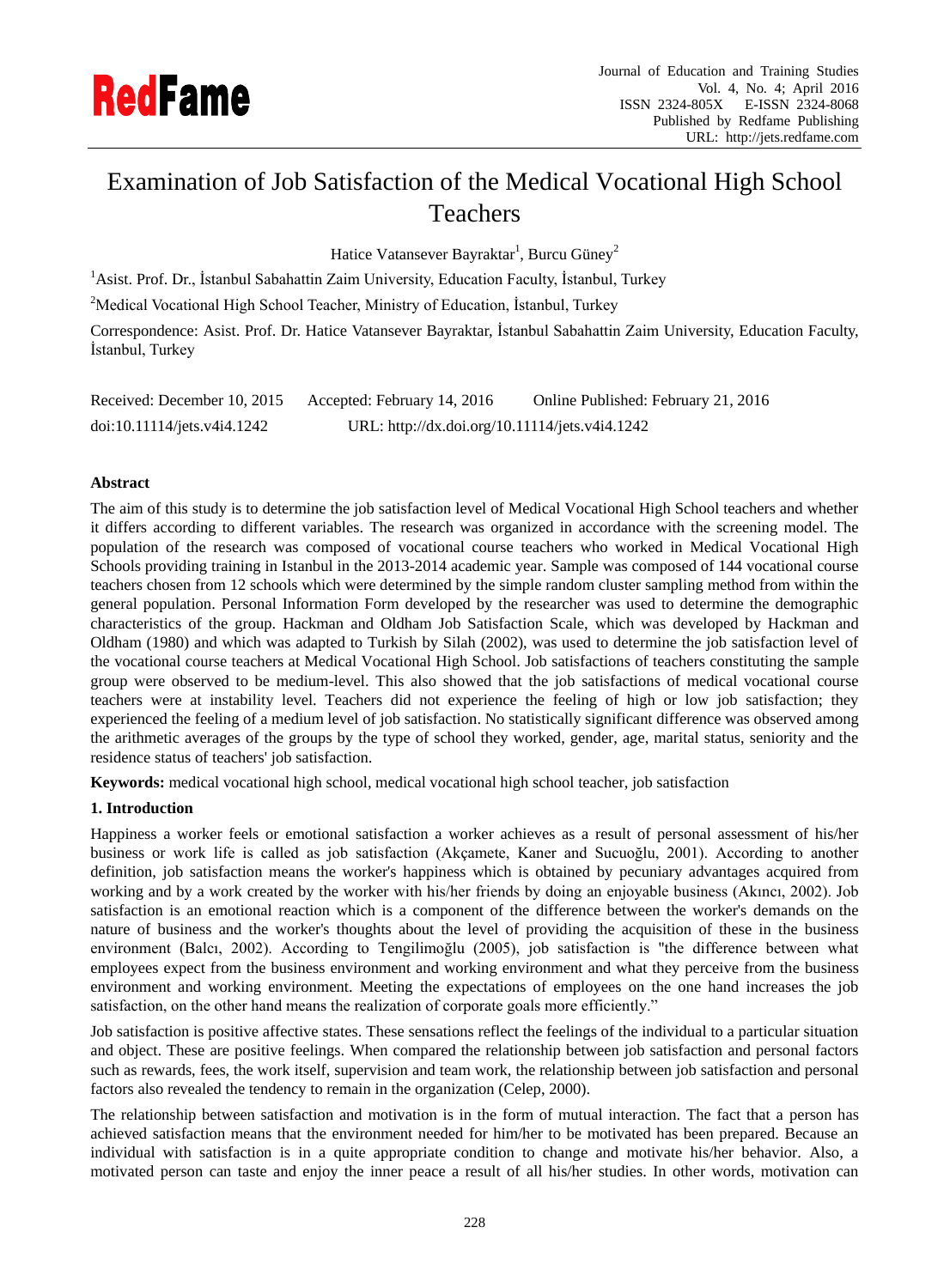provide satisfaction. Furthermore, we shouldn't be surprised by the fact that certain situations and feelings have both effects at the same time (Eroğlu, 1995).

Job satisfaction is defined as an emotional orientation of worker for the job role that he/she currently has or an emotional reaction to work he/she shows. According to another definition, job satisfaction is a sense of pleasure that a worker achieves as a result of assessing his/her work or occupational life. The more this sense of pleasure that the worker achieved is high, the more job satisfaction that he/she achieved from his/her work will be high. On the other hand, dissatisfaction is a sign indicating that the employee is not satisfied with the reward policy or organizational development level of the organization. It is noted that the worker's feelings of deprivation or insufficient reward and motivation policy will create dissatisfaction and will strengthen the tendencies to change business organization. As a result, it is seen that commitment is obviously different from the job satisfaction. In this context, organizational commitment is the belief in the organization, and job satisfaction is a response to certain business tasks and experiences (Balay, 2000). An employee, who loves his/her institution and stays in the organization for a long time, knows the organizational objectives well and continues to work according to corporate culture.

When analyzed the social and cultural environment in which the individual lives, it is understood that he/she is affected by many feelings and value judgments. When considered from this perspective, fields providing satisfaction are too many to count (Çalışkan, 2005). In education, management function is important. Managers must determine common goals together with their employees to achieve the determined targets. By preparing positive conditions, they appreciate the works and development, efforts made and development. They resolve the problems they faced in a flexible management approach by facing them and stating clearly what they want. They care about the communication climate in order to be successful in influencing people and communicating with them. They take a step toward excellence in management with a trust and warm relations mutually created, care about the value of quality to provide superior service and ideally carry out the management of the plans through which they can realize the service models to be able to follow (Çağlayan, 2002).

While it was believed that high job satisfaction caused higher productivity in the past, however then, researches showed that this assumption was not true. Satisfied employees can be engaged in production at high, medium or low level. Satisfaction-productivity relationship is a complex relationship which is affected by the rewards received by the worker, and many other variables. Some correlations were found between success and job satisfaction. However, they are small and insignificant. Also, there is a problem about whether job satisfaction leads to success or whether success leads to job satisfaction (Tikici et al, 1998: 51). People's desires and needs may be different. Therefore, each teacher wants to attract special attention proprietarily. A management of high quality would be achieved by the prearrangement of the changes to be made and the ideas to be implemented, by making the necessary changes with a participatory approach and by including the knowledge and skills of all employees (Çağlayan, 2002).

Another concept, which is closely related with satisfaction and the product of satisfaction, is morale. Morale is an attitude which makes the worker willing to work for the purposes of the organization and which ensures him/her keep working. Although it is a product of satisfaction, there are two aspects that separate morale from satisfaction (Başaran, 1982): "While satisfaction is for the past and current situation, morale is mainly for the future. Satisfaction is based on an individual feeling and the individual's own self-respect, however, morale is based on being together, getting involved in the group and obtaining common purpose within the organization."

Job satisfaction is correlated with labour turnover. Workers with lower job satisfaction are likely to look for other jobs by leaving their jobs. This is also true for absenteeism. If job satisfaction is low, then the possibilities of workers' absenteeism or late arrival to work will increase (Günbayı, 2000). Job satisfaction will increase the time spent at work. In this case, individuals providing job satisfaction will make greater contributions to the organization.

Being unable to be satisfied with the work is the decrease in the pleasure of individual he/she obtains from work, and the discomfort on individual caused by this situation. A wide variety worker issues are tried to be explained by job dissatisfaction (Özdayı, 1990). While job satisfaction has positive results on the worker and organization, likewise, job dissatisfaction has also negative results on these. As a result of the dissatisfaction of workers, negative consequences occur for the organization such as absenteeism, arriving late for work, quitting the job, not obeying the rules of discipline, occupational accidents, alienation and going on strike if they are member to a trade union.

Many factors may have effects on job satisfaction. These factors can be categorized as environmental (the work itself and the working environment), psychological (personality, behavior, attitude) and demographic (age, gender) factors (Crossman and Haris, 2006).

In the study of Gergin (2006) aimed at determining the general job satisfaction levels of teachers working in official public primary schools and the factors affecting these job satisfaction levels; teachers' perceptions about the job and its nature, the level of job, working conditions, inspection, wages, management, promotion opportunities, interpersonal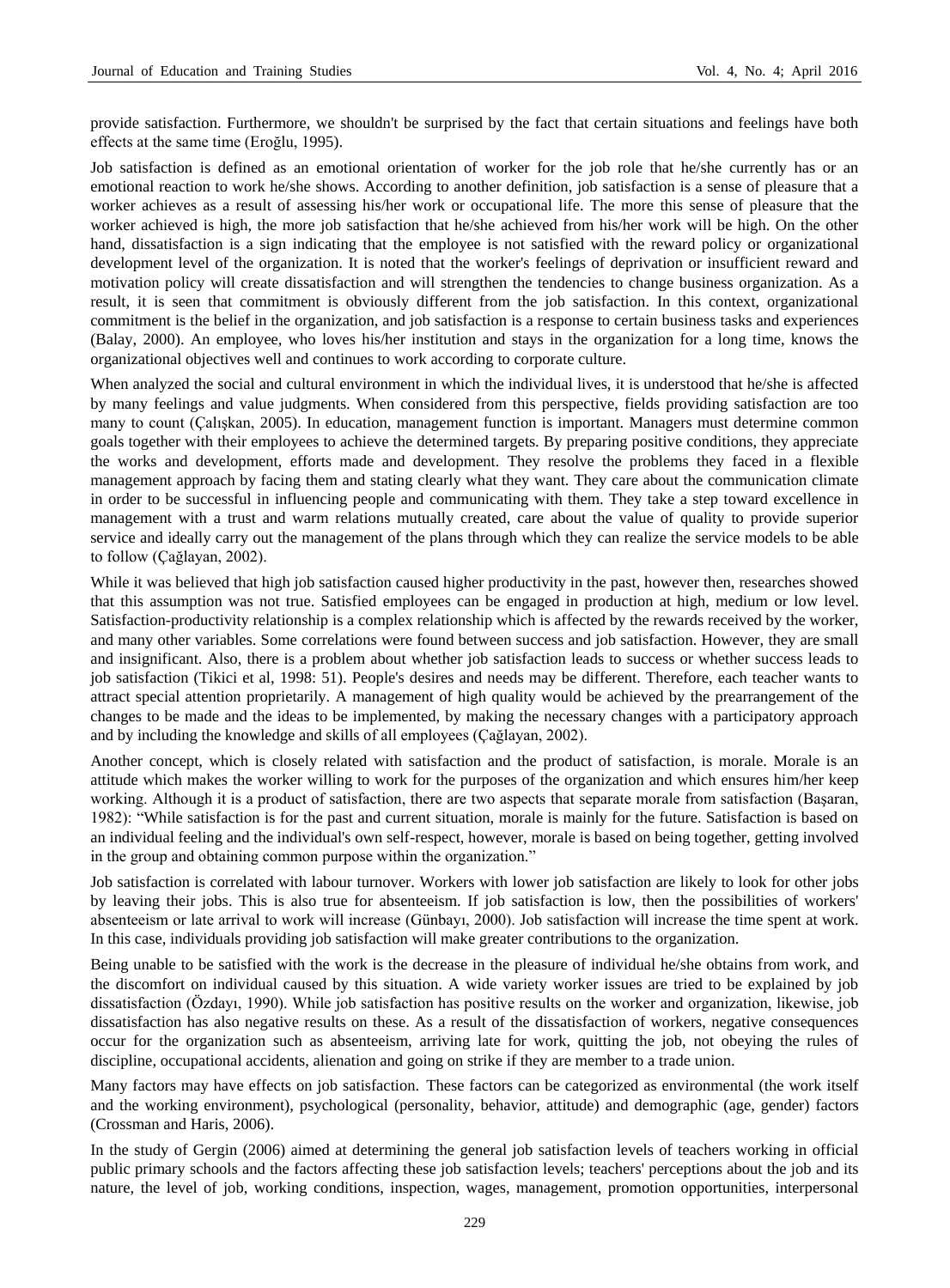relationships and school environment and the dimensions of school-family relationships were analyzed according to variables of branch, length of service, education, gender, marital status. When the results were analyzed in general, it was seen that the dimension that teachers achieved the job satisfaction at the highest level was the "job and its nature" according to the perceptions of teachers participated in the research. However, 'inspection, wages and school-family relationships' were the dimensions in which the job satisfaction perception was the lowest. In dimensions of "the level of job and management", the job satisfaction level perceived by teachers can be considered as high. Also, teachers who participated in the research found the dimensions of "working conditions, promotion opportunities, interpersonal relationships and school environment' sufficient at medium level.

In the literature, many variables thought to have effects on satisfaction in the teaching profession are encountered. Variables such as wages, promotion and development opportunities, the structure of the school in which they work, the atmosphere of the class in which they carry on education and training activities, the duration they spend in the profession, student behaviors, genders, colleagues, social needs and teachers' level of education are included in the studies.

A healthy person uses and develops his/her capacity by working and producing something and achieves pleasure and satisfaction from this. Therefore, we see that also the people who do not need money to live acquire a profession and work, and that some people prefer a profession that brings little income to a profession that can provide more income. Therefore, profession is seen as the way of using the capacity and self-realization beyond earning money (Kuzgun, 2000). The fact that teaching has a labor-intensive characteristic requires teachers to achieve satisfaction from their profession in some sense. Because a teacher who achieves satisfaction from his/her profession will be in a continuous development in order to be helpful towards his/her school, himself/herself, class and the students in the class. It is greatly possible that teachers can cope with the difficulties and obstacles that they will face in the profession by achieving professional satisfaction. As a result of the data obtained from 1134 teachers in the doctorate study of Özdayı (1990) in which the teachers' job satisfaction and stress were compared, it was observed that the factors affecting the job satisfaction levels of teachers working in public and private high schools were similar, that the job satisfaction levels of teachers working in public high schools were lower compared to teachers working in private high schools, and that the job stresses of teachers working in public high schools were higher.

If all members of the school are able to act together to improve the institution of which they are member, then that culture is a powerful culture. It can be said that strong organizational culture has many benefits. For example, it gives the common identity and sense of belonging to the members of the organization, ensures cohesion and integration, ensures productivity and effectiveness, gives meaning to working life, facilitates the solution of organizational problems and the realization of the organization's mission becomes easier (Celep, 2000). It can be said that if a behavior to be shown to be the learner ends up with a satisfaction that will meet the needs of the person, frequency of performing the behavior increases. This is also possible through having the capabilities required by the professional activities. Therefore, it can be said that there is a relationship between the level of capability and job satisfaction, arising from the success. Job satisfaction is not a simple function of the level of job and the individual's level of capability. On the contrary, job satisfaction emerges as a situation dependent on the interaction between the necessities of the position and the skills of the person like general satisfaction (Kuzgun, 2000).

Administrators should know that people are different from each other. One of two teachers is not the same as the others; they differ from each other in terms of behavior. It may not always be possible to distinguish these differences among people. Therefore, an administrator should have accumulation of knowledge for the recognition of human, observation and evaluation, and all administrators should be a little psychologist; these determinations should be benefited in the expansion of school, in training students and in achieving the objectives of the program. When an administrator recognizes the people he/she works with well and increases his/her ability to appreciate, then he/she will recognize that it will not be much easier to give authority to the employees and to increase the efficiency of the school (Çağlayan, 2002). The solution of these problems or minimizing the adverse effects is concealed in the establishment of effective communication and organizational commitment.

Previous research on the subject includes Taşdan and Tiryaki (2008), Yılmaz (2012), Buluç and Demir (2015), Şahin (2013), Sarpkaya (2000), Bozkurt and Bozkurt (2008), Can and Dalaman (2010), Akın and Koçak (2007). They investigated the subject on the following topics: comparison of the job satisfaction levels of private and public elementary school teachers, job satisfaction levels of primary school teachers, relationship between the self-efficacy perceptions and job satisfactions of primary and secondary school teachers, job satisfaction levels of official primary school teachers, job satisfaction of teachers working in high schools, internal factors affecting the job satisfaction in education sector, relationship between job satisfaction levels of classroom teachers and the monthly income status, salary and the adequateness of tools and equipments, relationship between the classroom management skills and job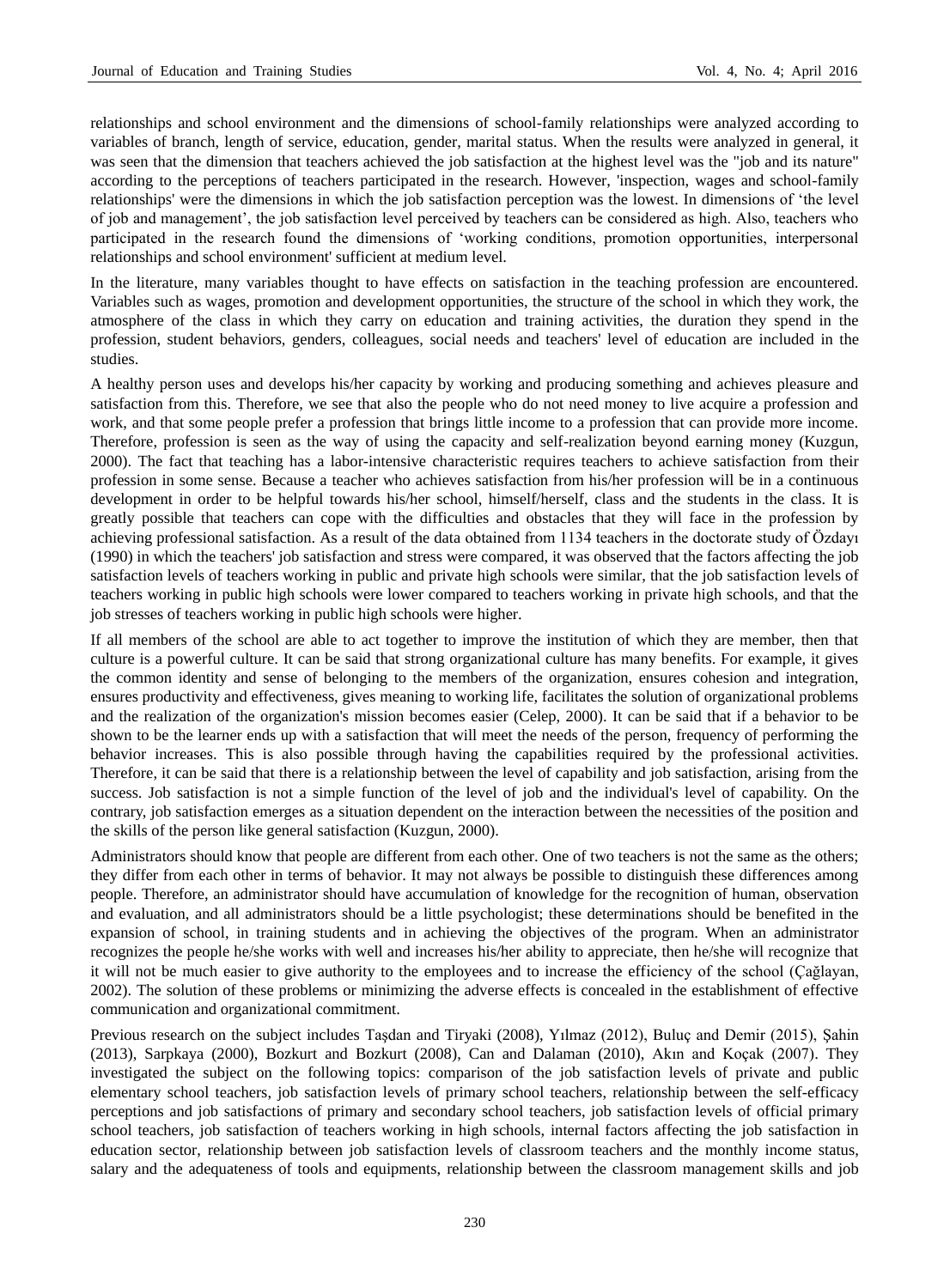satisfaction levels of teachers. The significance of the present study is that it will contribute to the previous literature by examining the job satisfaction levels of Medical Vocational High School teachers.

The aim of this study is to determine the job satisfaction levels of Medical Vocational High School teachers and whether teachers' job satisfactions differ according to the variables of type of school in which they work, gender, age, marital status and the statuses of seniority and residence.

#### **2. Method**

#### *2.1 Model of the Research*

The aim of this study is to determine the job satisfaction level of Medical Vocational High School teachers and whether it differs according to different variables. Research was organized in accordance with the screening model. Karasar (2002) defines screening models as research approaches aiming to describe a situation which is in the past or is currently existing as is.

#### *2.2 Population and Sample*

The population of the research was composed of vocational course teachers who worked in Medical Vocational High Schools providing training in Istanbul in 2013-2014 academic year.

Sample was composed of 144 vocational course teachers chosen from 12 schools which were determined by the simple random cluster sampling method from within this general population.

#### *2.3 Data Collection Tools*

Personal Information Form developed by the researcher was used to determine the demographic characteristics of the group. Hackman and Oldham Job Satisfaction Scale, which was developed by Hackman and Oldham (1980) and which was adapted to Turkish by Silah (2002), was used to determine the job satisfaction level of the vocational course teachers at Medical Vocational High School.

The scale which was prepared by Hackman and Oldham (1980) in order to reveal the assessments of people about their job, was composed of 14 items and arranged according to Likert technique (Akt: Izgar, 2003). The reliability and validity study was carried out by Hackman and Oldham (1980) through test- retest method; and the point average was observed to be 34,27 in the first application, and the point average was observed to be 34,71 in the first application. The fact that the average points of two applications were too close was evaluated as an indicator of the reliability of the scale (Akt: Güler, 1990).

#### *2.4 Analysis of Data*

Arithmetic average and standard deviation values were used in order to determine the job satisfaction levels of vocational course teachers at Medical Vocational High School. The state of whether the job satisfaction levels of teachers differed according to variables such as the type of school where they worked, gender and marital status was analyzed by Mann Whitney U Test; the state of whether it differed according to the variables of age and residence was analyzed by Kruskall Wallis H test; the state of whether it differed according to the variable of seniority was analyzed by ANOVA test.

#### **3. Results**

#### *3.1 Comparison of Teachers' Job Satisfaction Levels and Socio-demographic Variables*

Analysis results of the job satisfaction levels of vocational course teachers at medical vocational high schools in terms of the demographic variables of school type, gender, age, marital status and the statuses of service and residence where there is enough distribution are shown below.

Table 1. Job Satisfaction Levels of Teachers

| Dimension  | n   | Lowest value | Highest value | X     | <b>SS</b> | Number of |
|------------|-----|--------------|---------------|-------|-----------|-----------|
|            |     |              |               |       |           | item      |
| Full scale | 144 | 20           | 67            | 46.33 | 9.03      | 14        |

As it is seen in Table 1, it was observed that the arithmetic average of teachers' job satisfaction scale total points was  $=46,33$ , standard deviation was ss=9,03, the lowest point received was 20 and the highest point received was 67. When taking this value obtained into consideration, it was seen that teachers' job satisfaction was at medium-level. This also means that the job satisfactions of those with whom the questionnaire was carried out were at instability level.

*3.2 Teachers' Job Satisfaction Levels According to Type of School They Work*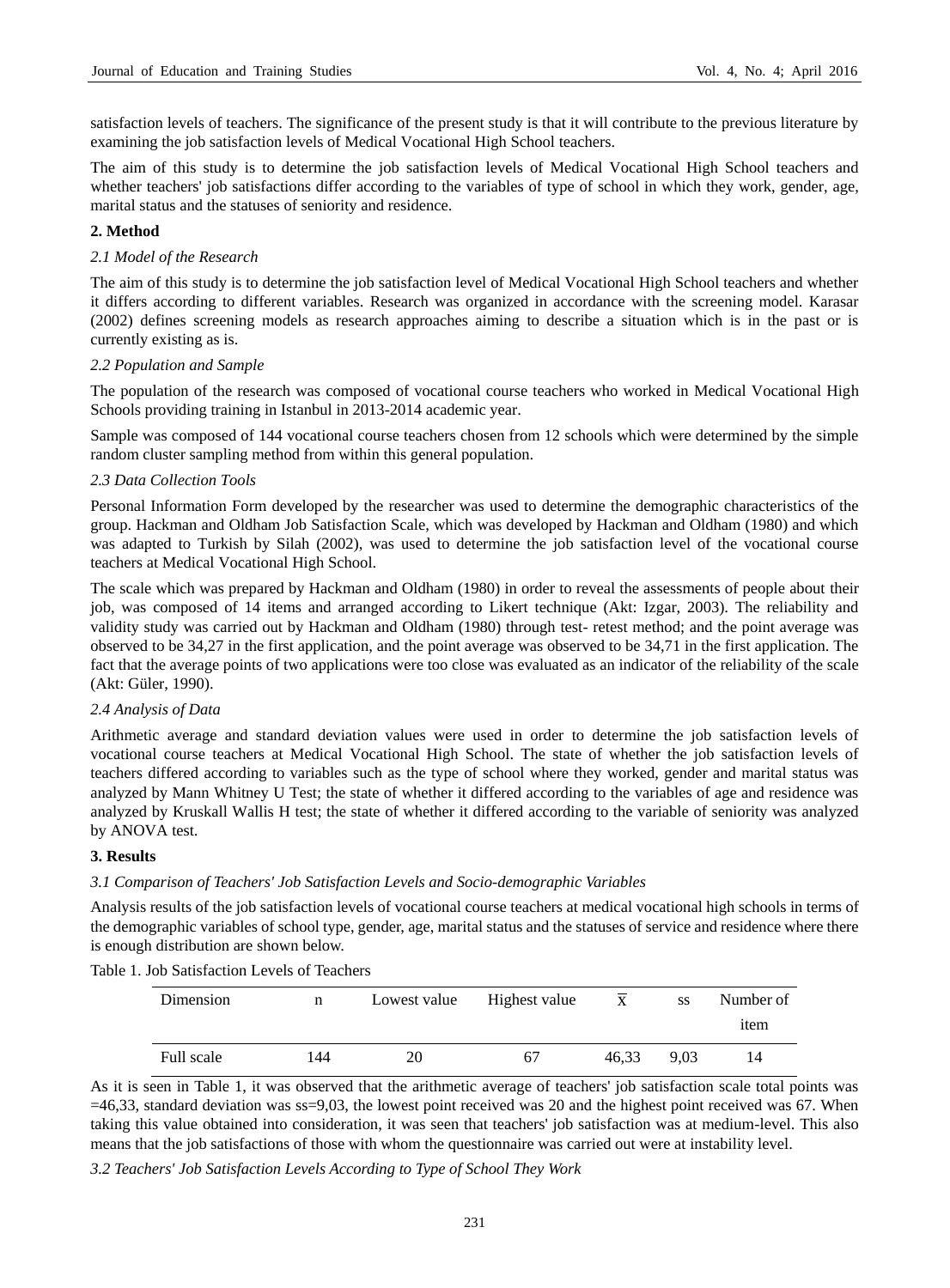Teachers' job satisfaction levels according to type of school they work are given in table 2.

Table 2. Mann Whitney U-Test Table between Teachers' Job Satisfactions and the Variable of Type of School They Work

| Point               | Group   | $\boldsymbol{N}$ | $x_{sira}$ | Sum of<br>lines |          | Z.      | p    |
|---------------------|---------|------------------|------------|-----------------|----------|---------|------|
|                     | Public  | 126              | 73,00      | 9198,50         |          |         |      |
| Job<br>Satisfaction | Private | 18               | 68.97      | 1241,50         | 1070,500 | $-.384$ | .701 |
|                     | Total   | 144              |            |                 |          |         |      |

When analyzed Table 2, no statistically significant difference was observed between the arithmetic averages of the groups as a result of the Mann Whitney-U test which was carried out to determine whether teachers' job satisfactions showed a significant difference according to the type of school they worked  $(p>0.05)$ .

*3.3 Teachers' Job Satisfaction Levels According to Gender*

Teachers' job satisfaction levels according to gender are given in Table 3.

Table 3. Mann Whitney U-Test Table between Teachers' Job Satisfaction Levels and the Variable of Gender

| Point               | Group  | $\boldsymbol{N}$ | $x_{sira}$ | Sum of<br>lines |          | ۸.      |      |
|---------------------|--------|------------------|------------|-----------------|----------|---------|------|
|                     | Female | 125              | 73.40      | 9175,00         |          |         |      |
| Job<br>Satisfaction | Male   | 19               | 66.58      | 1265,00         | 1075,000 | $-.665$ | .506 |
|                     | Total  | 144              |            |                 |          |         |      |

When analyzed Table 3, no statistically significant difference was observed between the arithmetic averages of the groups as a result of the Mann Whitney-U test which was carried out to determine whether teachers' job satisfactions showed a significant difference according to gender (p>.05).

*3.4 Teachers' Job Satisfaction Levels According to Age*

Teachers' job satisfaction levels according to age are given in Table 4.

| Table 4. Kruskal-Wallis H-Test Table between Teachers' Job Satisfaction Levels and the Variable of Age |                    |     |                       |                            |      |  |  |  |
|--------------------------------------------------------------------------------------------------------|--------------------|-----|-----------------------|----------------------------|------|--|--|--|
| Point                                                                                                  | Age                |     | $\overline{x}_{sira}$ | $\boldsymbol{\mathcal{N}}$ |      |  |  |  |
|                                                                                                        | $22-30$ years      | 18  | 63,58                 |                            |      |  |  |  |
| <b>Job Satisfaction</b>                                                                                | $31-40$ years      | 47  | 67,95                 | 2,406                      |      |  |  |  |
|                                                                                                        | 41 years and above | 79  | 77,24                 |                            | ,300 |  |  |  |
|                                                                                                        | Total              | 144 |                       |                            |      |  |  |  |

When analyzed Table 4, no statistically significant difference was observed between the arithmetic averages of the groups as a result of the Kruskal Wallis-H test which was carried out to determine whether teachers' job satisfactions showed a significant difference according to age (p>.05).

*3.5 Teachers' Job Satisfaction Levels According to Marital Status*

Teachers' job satisfaction levels according to marital status are given in Table 5.

Table 5. Mann Whitney-U Test Table between Teachers' Job Satisfaction Levels and the Variable of Marital Status

| Point               | Group   | $\overline{N}$ | $x_{sira}$ | Sum of<br>lines |          | ́∼      |      |
|---------------------|---------|----------------|------------|-----------------|----------|---------|------|
|                     | Single  | 28             | 70.66      | 1978,50         |          |         |      |
| Job<br>Satisfaction | Married | 116            | 72.94      | 8461,50         | 1572,500 | $-.260$ | .795 |
|                     | Total   | 144            |            |                 |          |         |      |

When analyzed Table 5, no statistically significant difference was observed between the arithmetic averages of the groups as a result of the Mann Whitney-U test which was carried out to determine whether teachers' job satisfactions showed a significant difference according to marital status (p>.05).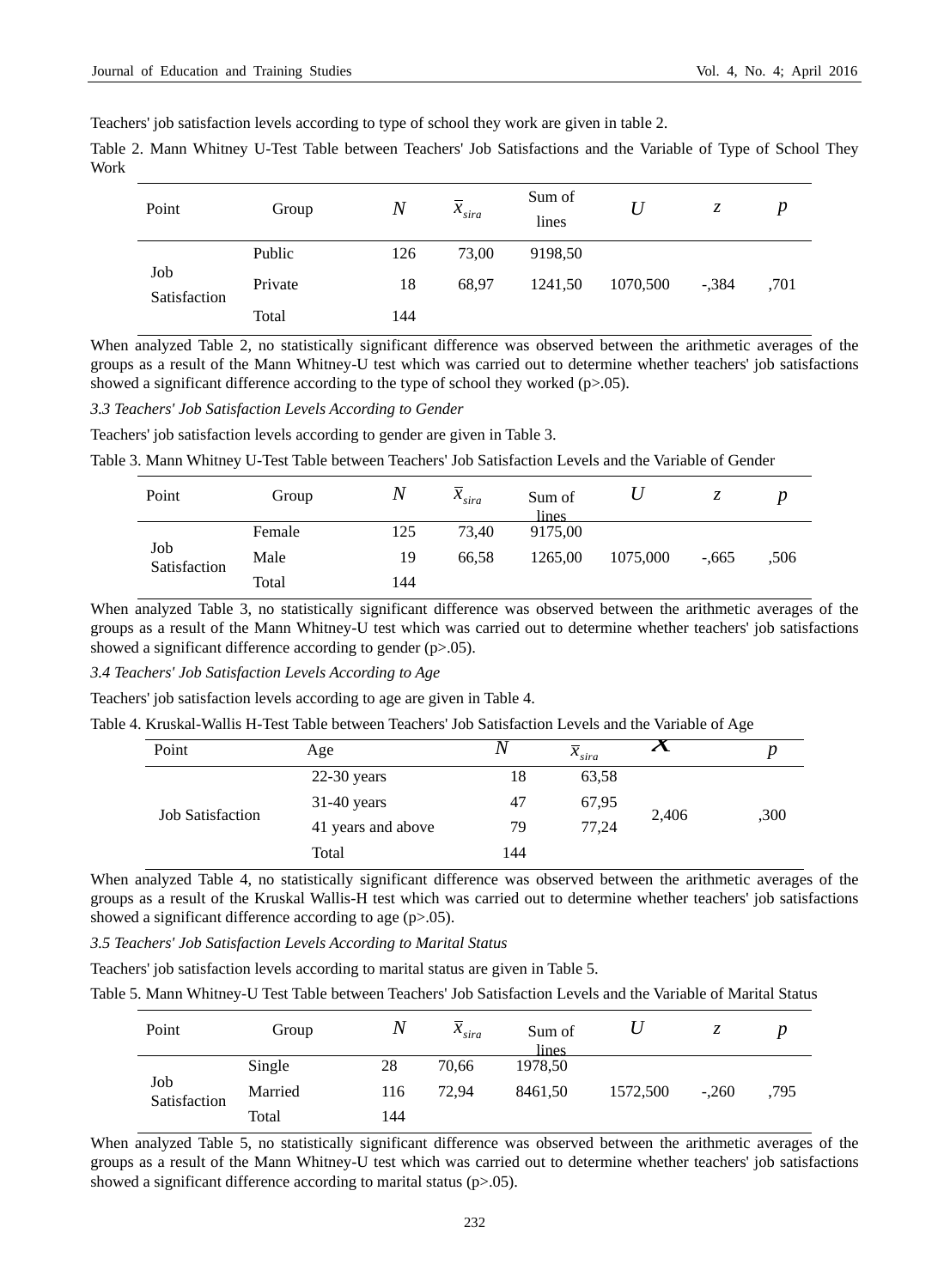### *3.6 Teachers' Job Satisfaction Levels According to Seniority Status*

Teachers' job satisfaction levels according to seniority status are given in Table 6.

|  |  |  | Table 6. ANOVA Analysis Table between Teachers' Job Satisfactions and the Variable of Seniority |
|--|--|--|-------------------------------------------------------------------------------------------------|
|--|--|--|-------------------------------------------------------------------------------------------------|

| Groups             | N   | X     | SS                 | Sum of Squares | sd  | F     | p    |
|--------------------|-----|-------|--------------------|----------------|-----|-------|------|
| $0-5$ years        | 39  | 46,64 | 8,725 Intra-groups | 252,950        | 2   |       |      |
| $6-15$ years       | 36  | 44,08 | 8,136 Intergroups  | 11412.710      | 141 | 1,563 | .213 |
| 16 years and above | 69  | 47.32 | 9,551 Total        | 11665,660      | 143 |       |      |
| Total              | 144 | 46.33 | 9.032              |                |     |       |      |
| $0-5$ years        | 39  | 46.64 | 8.725              |                |     |       |      |

When analyzed Table 6, no statistically significant difference was observed between the arithmetic averages of the groups as a result of one-way analysis of variance (ANOVA) which was carried out to determine whether teachers' job satisfactions showed a significant difference according to seniority status (p>.05).

*3.7 Teachers' Job Satisfaction Levels According to Residence Status*

Teachers' job satisfaction levels according to residence are given in Table 7.

| Table 7. Kruskal Wallis-H Test Table between Teachers' Job Satisfactions and the Variable of Residence |                |     |                       |                            |      |  |  |  |
|--------------------------------------------------------------------------------------------------------|----------------|-----|-----------------------|----------------------------|------|--|--|--|
|                                                                                                        | Residence      |     | $\overline{X}_{sira}$ | $\boldsymbol{\mathcal{N}}$ |      |  |  |  |
| <b>Job Satisfaction</b>                                                                                | Own house      | 73  | 72.64                 |                            |      |  |  |  |
|                                                                                                        | Rental         | 54  | 71.44                 |                            | .946 |  |  |  |
|                                                                                                        | Public Housing | 17  | 75,26                 |                            |      |  |  |  |
|                                                                                                        | Total          | 144 |                       |                            |      |  |  |  |
|                                                                                                        |                |     |                       |                            | ,110 |  |  |  |

When analyzed Table 7, no statistically significant difference was observed between the arithmetic averages of the groups as a result of the Kruskal Wallis-H test which was carried out to determine whether teachers' job satisfactions showed a significant difference according to residences (p>.05).

#### **4. Discussion, Conclusion and Recommendations**

The following conclusions are achieved in accordance with the data obtained in this study carried out to determine the job satisfaction levels of Medical Vocational High School teachers and to whether these differed according to different variables:

It was observed that the job satisfactions of teachers constituting the sample group were at medium level. This also showed that the job satisfactions of medical vocational course teachers were at instability level. Teachers did not experience the feeling of high or low job satisfaction; they experienced the feeling of a medium level of job satisfaction. Without doubt the level of job satisfaction of theachers depends on many factors and it is very likely that these factors have varying weights on different teachers.

As a result of the research, no statistically significant difference was observed between the arithmetic averages of the groups and the job satisfactions of teachers according to the type of school they worked, no statistically significant difference was observed between the arithmetic averages of the groups and the job satisfactions of teachers according to gender, no statistically significant difference was observed between the arithmetic averages of the groups and the job satisfactions of teachers according to age, no statistically significant difference was observed between the arithmetic averages of the groups and the job satisfactions of teachers according to marital status and no statistically significant difference was observed between the arithmetic averages of the groups and the job satisfactions of teachers according to seniority.

In the present study it is is observed that the job satisfactions of teachers constituting the sample group were at medium level. The result of the researches carried out by Altınkurt and Yılmaz (2014); Yılmaz (2012); Günbayı and Tokel (2012); Buluç and Demir (2015) supported this finding.

According to results obtained from the research carried out by Altınkurt and Yılmaz (2014), teachers had medium level job satisfaction.

According to the result of the research carried out by Yılmaz (2012), job satisfaction levels of primary school teachers were at medium level.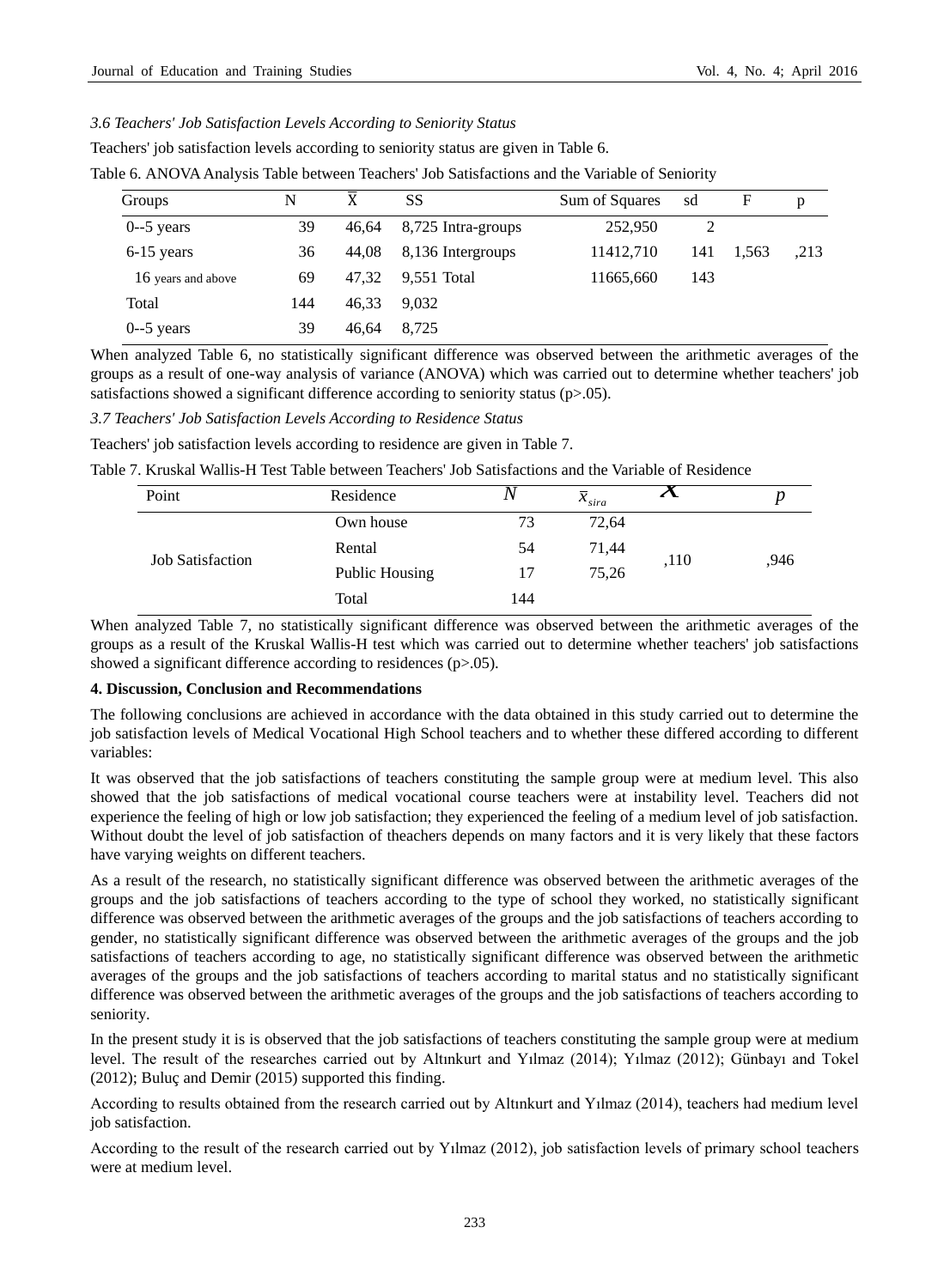As a result of the research carried out by Günbayı and Tokel (2012), teachers' job satisfactions were observed to be at "medium" level in factors of "Student and teacher qualifications" and "working conditions" according to the teachers' job satisfaction averages.

As a result of the research titled "Relationship between the Self-Efficacy Perceptions and Job Satisfactions of Primary and Secondary School Teachers" which was carried out by Buluç and Demir (2015), the general average of teachers' opinions for job satisfaction scale was at "medium" level.

The results of other studies carried out in this field which were different from our research are mentioned below:

The study titled "Job Satisfaction Levels of Teachers" carried out by Şahin (2013) was performed on 343 teachers working in official primary schools within the boundaries of Konak district of Izmir Province. As a result of the research, the general job satisfactions of teachers were observed to be at "partially satisfied" level.

As a result of the study titled "Job Satisfaction of Teachers Working in High Schools: Sample of Manisa Province" carried out by Sarpkaya (2000), teachers' job satisfactions were observed to be low.

In a research carried out by Şahin (1999), the general job satisfaction levels of teachers were observed to be at partial level.

As a result of the research carried out by Can, Can and Dalaman (2010), the job satisfaction levels of classroom teachers varied between normal and high job satisfaction, and there was no Classroom Teacher in low job satisfaction.

The aim of the research carried out by Taşdan and Tiryaki (2008) was to compare the job satisfaction levels of private and public elementary school teachers. Job satisfaction levels of private primary school teachers were observed to be high in the whole scale and in its sub-dimensions.

In the study carried out by Akın and Koçak (2007), a low level of significant relationship in the positive direction was observed between the classroom management skills and job satisfaction levels of teachers.

As a result of the research, no statistically significant difference was observed between the arithmetic averages of the groups and the job satisfactions of teachers according to the type of school they worked.

In the literature, it was seen that researches carried out on this topic gave different results. In his study in which the job satisfaction of teachers working in public and private schools were compared, Genç (2006) observed that the external job satisfaction levels of teachers working in private schools were higher than teachers working in public schools although there was not a significant difference between the internal satisfaction points of teachers working in public and private schools.

Sönmezer and Eryaman (2008) examined whether there was a significant difference between the job satisfaction of teachers working in public and private educational institutions. As a result, it was observed that there was a significant difference between the job satisfactions of teachers working in private educational institutions and the job satisfactions of teachers working in public schools in favor of those who worked in private educational institutions.

As a result of the research, no statistically significant difference was observed between the arithmetic averages of the groups and the job satisfactions of teachers according to gender.

The result of the researches carried out by Taşdan and Tiryaki (2008); Koç et al (2009); Yılmaz (2012); Ertürk and Keçecioğlu (2012); Kılıç (2011) supported this finding.

The results of other studies carried out in this field which were different from our research are mentioned below:

According to the result of the research carried out by Tunacan and Çetin (2009), female teacher's satisfaction that she achieved from professional reputation was higher compared to male teacher.

As a result of the research carried out by Yüksel and Yüksel (2014), it was observed that the job satisfaction point averages of male teachers were higher than the point averages of female teachers.

As a result of the research, no statistically significant difference was observed between the arithmetic averages of the groups and the job satisfactions of teachers according to age.

The result of the researches carried out by Karaköse and Kocabaş (2006); Şahin and Dursun (2009); Tunacan and Çetin (2009); Yılmaz (2012); Koç et al (2009); Sarpkaya (2000); Şahin (2013); Ertürk and Keçecioğlu (2012); Yüksel and Yüksel (2014); Şahin (1999); Şahin and Dursun (2009) supported this finding.

As a result of the research, no statistically significant difference was observed between the arithmetic averages of the groups and the job satisfactions of teachers according to marital status.

The result of the researches carried out by Koç et al (2009); Sarpkaya (2000); Ertürk and Keçecioğlu (2012); Kılıç (2011); Şahin and Dursun (2009) supported this finding.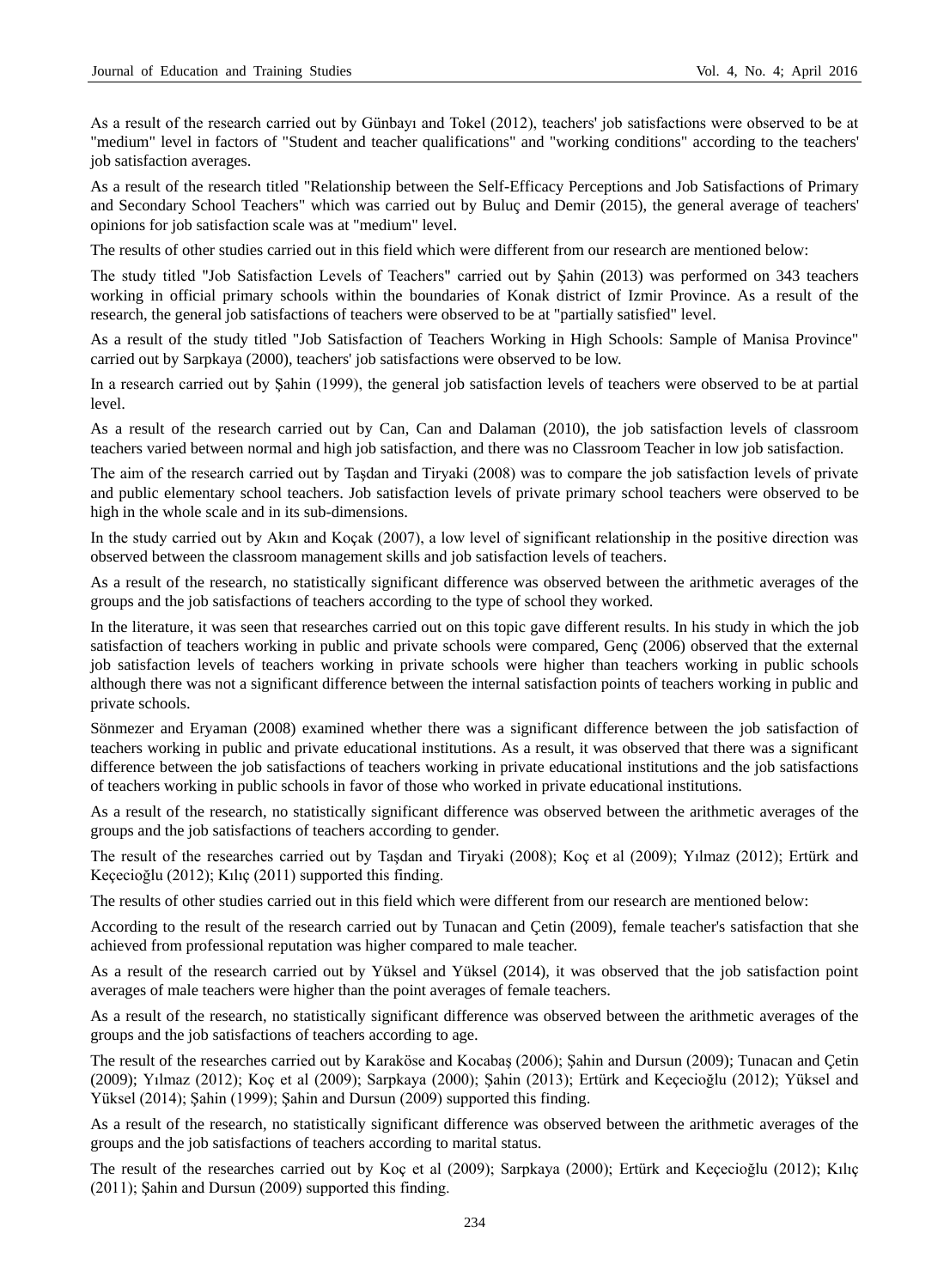As a result of the research, no statistically significant difference was observed between the arithmetic averages of the groups and the job satisfactions of teachers according to seniority.

The result of the researches carried out by Taşdan and Tiryaki (2008); Sarpkaya (2000); Yılmaz (2012); Şahin and Dursun (2009) supported this finding.

As a result of the research, no statistically significant difference was observed between the arithmetic averages of the groups and the job satisfactions of teachers according to residence status.

The following recommendations are made in accordance with the findings obtained as a result of the research.

It should be ensured that teachers choose the profession willing fully, and their level of efficiency and job satisfaction should be increased.

It may be recommended that necessary measures should be taken to improve the social and economic conditions by increasing the status of teaching profession in the society. The measures should be taken by Ministry of Education, Provincial and District Directorate of National Education and administrators in order to increase the teachers' job satisfactions. Improvements can be made on issues such as the existing rights of teachers etc. in accordance with the suggestions of teachers by carrying out employee satisfaction questionnaire etc. In this case, it is possible to increase the teachers' job satisfaction.

This study involves the vocational course teachers working in medical vocational high schools in Istanbul. Similar studies can be carried out with a larger sample group (in the manner that will involve teachers working in different provinces and other branch teachers).

The relationship between motivational resources and job satisfaction can be investigated in new studies to be carried out on this topic.

#### **References**

- Akçamete, G., Kaner, S., & Sucuoğlu, B. (2001). Öğretmenlerde Tükenmişlik, İş Doyumu ve Kişilik, Ankara: Nobel Yayıncılık.
- Akın, U., & Koçak, R. (*2007*). Öğretmenlerin Sınıf Yönetimi Becerileri ile İş Doyumları Arasındaki İlişki, *Kuram ve Uygulamada Eğitim Yönetimi, Sayı 51, 353-370*
- Akıncı, Z. (2002). Turizm Sektöründe İşgören İş Tatminini Etkileyen Faktörler: Beş Yıldızlı Konaklama İşletmelerinde Bir Uygulama, *Akdeniz İ.İ.B.F. Dergisi*, (4), 1-25.
- Altınkurt, Y., & Yılmaz, K. (2014). Öğretmenlerin Mesleki Profesyonelliği ile İş Doyumları Arasındaki İlişki, *Sakarya University Journal of Education*, 4/2, 57-71
- Balay, R. (2000). *Yönetici ve Öğretmenlerde Örgütsel Bağlılık*, Ankara: Nobel Yayıncılık.
- Balcı, A. (2002). *Örgütsel Gelişme.* Ankara: Pegem A Yayıncılık.
- Başaran, İ. E. (1982). *Örgütsel Davranış*, Ankara: A. Ü. Eğitim Fakültesi Yayınları, No:108
- Bozkurt, Ö., & Bozkurt, İ. (2008). İş Tatminini Etkileyen İşletme İçi Faktörlerin Eğitim Sektörü Açısından Değerlendirilmesine Yönelik Bir Alan Araştırılması, *Doğuş Üniversitesi Dergisi*, 9(11), 1-18.
- Buluç, B., & Demir, S. (2015). İlk ve Ortaokul Öğretmenlerinin Öz-Yeterlik Algıları ile İş Doyumları Arasındaki İlişki, *Ahi Evran Üniversitesi Kırşehir Eğitim Fakültesi Dergisi (KEFAD), 16*(1), 289-308
- Çağlayan, A. (2002). *İlköğretimlerde Eğitimde Yönetim ve Yönetimde Kalite,* İstanbul: Bilge Yayıncılık.
- Çalışkan, Z. (2005). *İş Tatmini: Malatya'da Sağlık Kuruluşları Üzerine Bir Uygulama Doğu Anadolu Bölgesi Araştırmaları;* İnönü Üniversitesi Sağlık Yüksek Okulu – Malatya.
- Can, S., Can, Ş., & Dalaman, O. (2010). Sınıf Öğretmenlerinin Çeşitli Faktörlere Göre İş Doyum Düzeyleri (Muğla İli Örneği), *Selçuk Üniversitesi Ahmet Keleşoğlu Eğitim Fakültesi Dergisi, 30,* 299-311.
- Celep, C. (2000). *Eğitimde Örgütsel Adanma ve Öğretmenler,* Ankara: Anı Yayıncılık.15-140.
- Crossman, A., & Haris, P. (2006). Job Satisfaction of Secondary School Teachers. *Educational Management Administration and Leadership, 34*, 29-46. http://dx.doi.org/10.1177/1741143206059538
- Eroğlu, F. (1995). *Davranış Bilimleri*. İstanbul: Beta Basın Yayım Dağıtım A.Ş.
- Ertürk, E., & Keçecioğlu, T. (2012). Çalışanların İş Doyumları ile Mesleki Tükenmişlik Düzeyleri Arasındaki İlişkiler: Öğretmenler Üzerine Örnek Bir Uygulama, *Ege Akademik Bakış Dergisi, 12*(1), 39-52.
- Genç, M. (2006). *Özel ve Devlet Okulu Öğretmenlerinin İş Doyum Düzeylerinin Karşılaştırılması,* Yayımlanmamış